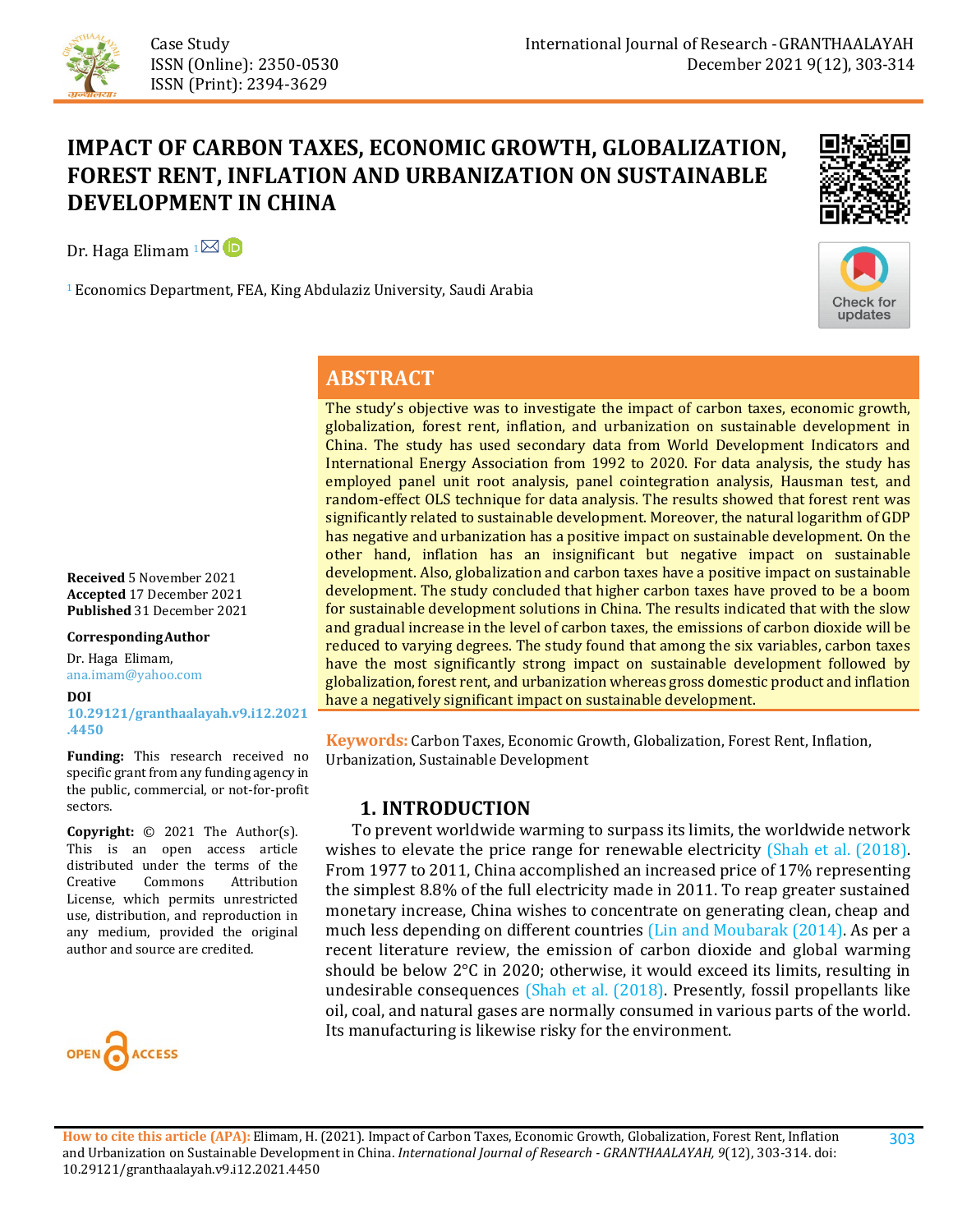Most of China is in the developing phase and is rich in natural wind, flowing water, and sunshine, which can meet increasing electricity demand. Still, Afghanistan has failed to utilize these renewable energies as it lacks the technology and uses non-renewable sources to meet its electricity needs [Zeb et al. \(2014\)\)](#page-11-0). Factor restraining investments into renewable energy are the doubt of the returns it will deliver in the future. But, the most important factor that is to be argued here relates to whether the investment in and production of renewable energy will significantly affect oil prices. Some analysts expected the upward push in oil listings had created a debate at the effect of this upward push on renewable investment Shah [et al. \(2018\).](#page-10-0) The analysis showed a huge amount of knowledge on the direction of causality between carbon taxes and GDP for the conversation measure to create suitable energy policies. The main idea for the discussion of carbon taxes or GDP [Magazzino \(2016\).](#page-10-2) Along with the labor and capital, technological and economic processes are considered prerequisites for developing the modern energy utilization process. Without GDP, energy and technological processes will be unachievable; the researcher supported revealing the hypothesis [Ouyang and Li](#page-10-3)  [\(2018\).](#page-10-3)

The development of people's dwelling requirements has been substantial. The vital issue of modern energy, specifical power, can't be omitted and for the evolved international countries the improvement of technical era and science. Electricity utilization uplifted the education sector and health, specifically in growing countries for the population [Solarin et al. \(2016\).](#page-10-4) For the improvement of infrastructure and economy, power usage can't be omitted withinside the present-day era [Yang et al.](#page-10-5)  [\(2016\).](#page-10-5) Besides the research on energy analysis, powerful and dependable infrastructure is the most influential standard for diversification and financial growth. This research contributes significantly to the existing body of literature. Firstly, it investigates the influence of carbon taxes, urbanization, globalization, forest rent, inflation, and economic growth on sustainable development. According to the author's best knowledge, this is the first study that has investigated the impact of the above variables in context with China. Moreover, this study would be useful to explore the relationship between urbanization and sustainable development as urbanization can help to promote economic growth and resource efficiency. That is why de-urbanization is not even an adequate choice even if urbanization degrades the environment. Furthermore, China is not the country with scarce resources, only scarce management, making this country weak. Consequently, it is necessary to control the situation by lifting the level of carbon taxes in China. Lastly, the policymakers surely get the advantage by scrutinizing the research results and working over human and energy development to make China prosperous.

#### **2. RESEARCH OBJECTIVE**

The study's objective was to investigate the impact of carbon taxes, economic growth, globalization, forest rent, inflation, and urbanization on sustainable development in China.

#### **Research Question**

**Question:** What is the impact of carbon taxes, economic growth, globalization, forest rent, inflation, and urbanization on sustainable development in China?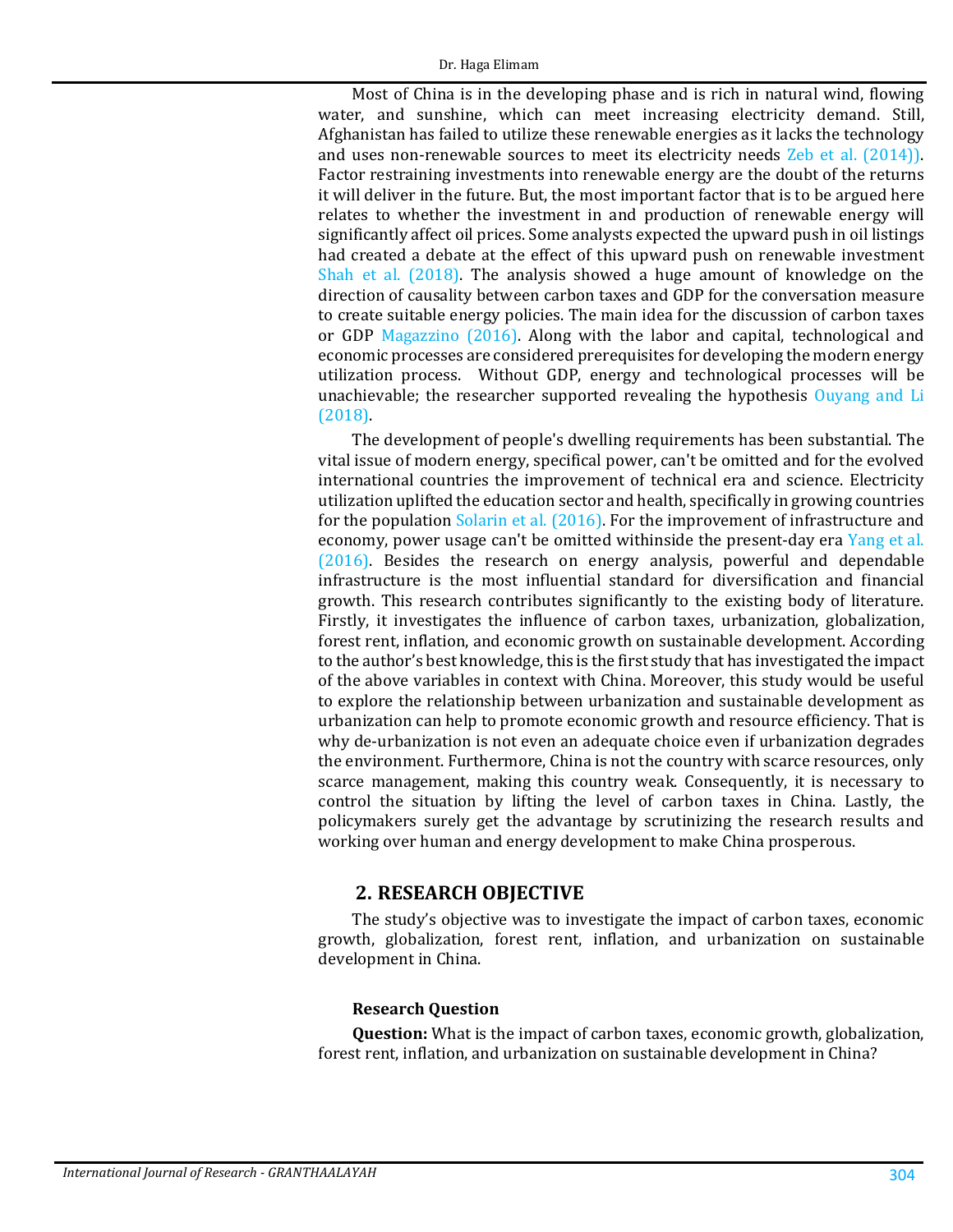#### **3. LITERATURE REVIEW**

[Gupta et al. \(2019\)](#page-9-0) conducted an observation to analyze macroeconomic results of reaching improvement alongside low carbon pathways, we use a hybrid modeling structure that mixes the strengths of the AIM/ Endues bottom-up version of Indian electricity structures and the IMACLIM top-down economy-extensive version of India. This hybrid structure stands upon a unique dataset that reconciles countrywide accounting, electricity stability, and electricity price statistics. With this tool, we exhibit that low-carbon situations can accommodate every year monetary growth of 5.8% from 2013 to 2050 i.e., carry out near close to if not slightly higher than our business-as-usual scenario, despite high investment costs. This end result in part stems from the development of the Indian trade balance through a good-sized discount on massive fossil gasoline imports.

Countries can achieve sustainable development and ecological sustainability with making enact environmental regulations. Whereas, environmental regulations cannot achieve environmental sustainability until it implemented effectively. [Ahmed et al. \(2021\)](#page-9-1) study examines the relationship between democracy, environmental regulations, economic growth, and ecological footprint (EF) in the panel of G7 nations from 1985 to 2017. The results show that economic growth enhances ecological footprint while environmental regulations and democracy positively contribute to ecological sustainability by reducing the ecological footprint. A study by [Hao et al. \(2021\)](#page-9-2) evaluates the role of ecologically calibrated multifactor effective growth (i.e., green growth) in promoting a sustainable environment. The outcomes specify that both the linear and non-linear words for green growth along with environmental tax, renewable energy, and human capital reduce carbon dioxides emission. Both in the long-run and short-run, the impact of GDP growth is environment depletion.

Carbon tax is a type of tax that is imposed on fossil energy based on the emissions of  $CO<sub>2</sub>$  to decrease or reduce the emission of  $CO<sub>2</sub>$  and to have control over the excessive use of fossil fuels  $[ia]$  et al.  $(2018)$ . Recently, a carbon tax has become an essential means of preventing and controlling the emission of carbon dioxide. Through government initiatives to rectify the externality of the market economy, carbon dioxide emissions can be reduced extensively. By imposing carbon taxes, the increase of cost will force the companies to eradicate the reverse manufacturing procedures and use improved pure energy. While, in contrast, carbon taxes will inspire companies to make large investments in the research and development of technologies focused on the reduction of emissions. Under the combined effect of some of the factors, the economic infrastructure may be adjusted and upgraded, with the improvement of domestic monetary mode modified from conventional huge version to a low-carbon primarily based totally economy [Niu et al. \(2019\).](#page-10-7)

This inverse-impact of microeconomics on people can sell the transformation of the intake shape of sources even as giving a push to the macroeconomy in the direction of the course of sustainable improvement so that you can cause financial improvement and environmental protection. China being 2nd largest economic core in the world, it is not just the largest developing country but also the one with the largest carbon dioxide excretion. To decrease the emissions from the glasshouse effect, the country's government has put forward the 2030 carbon dioxide emission reduction as an objective, and to achieve the desired goal, China's power industry will be a significant breakthrough point [Saint et al. \(2020\).](#page-10-8)

A comparative examination in China by [Xie et al. \(2018\)](#page-10-9) implemented a twolocation dynamic computable general equilibrium (CGE) version to find out how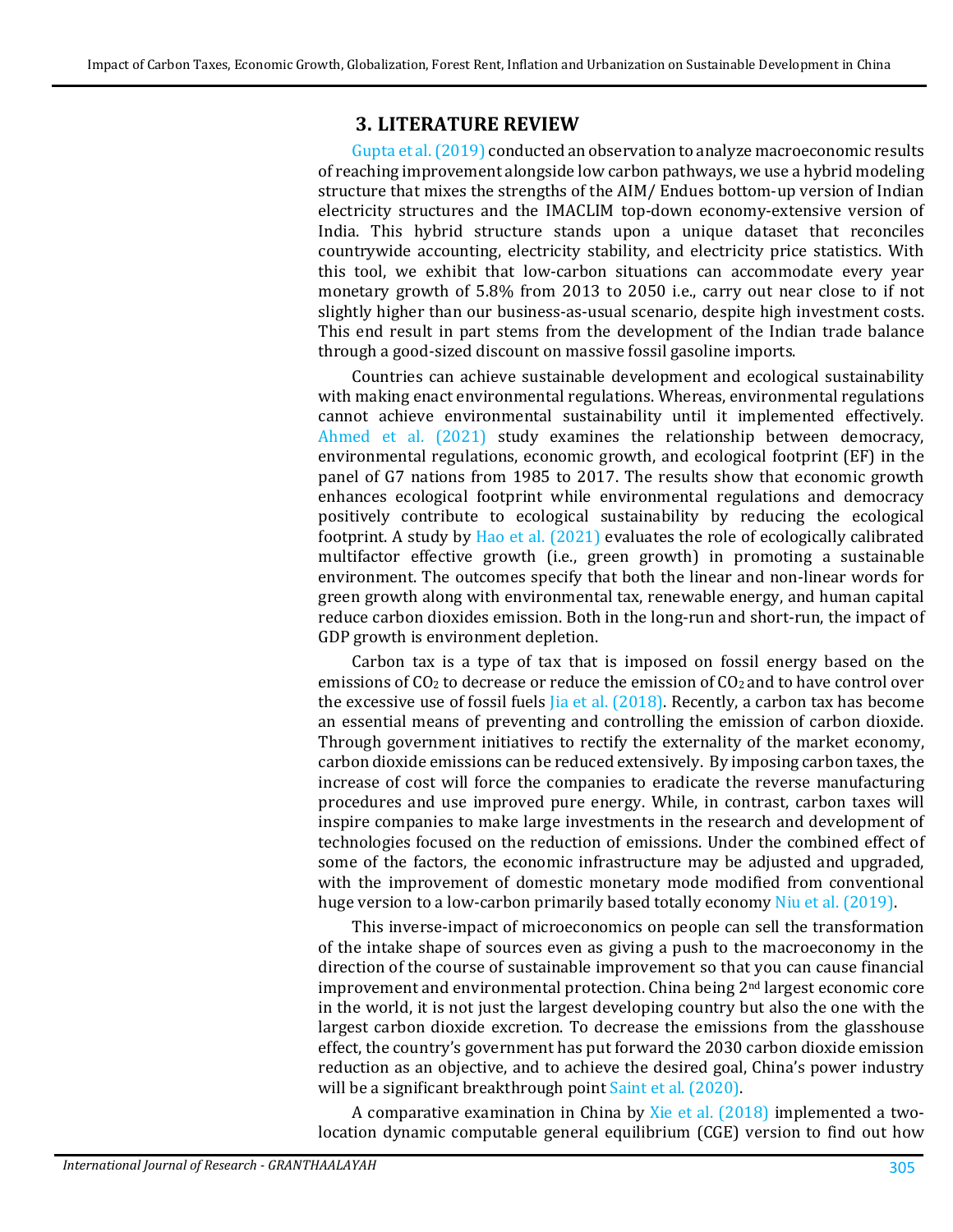differentiated carbon taxes amongst areas might have an effect on the competitiveness of neighborhood industries, taking Chongqing an inland town in China as an example. The findings suggest that once carbon taxes are carried out it lessen the carbon emission and electricity and reap China's Nationally Determined Contribution goal with the aid of using 2030 however, it has bad outcomes in the macroeconomy of China. Meanwhile, Chongqing's industrial competitiveness will be affected heterogeneously. When the carbon tax is higher in Chongqing than in the rest of China, the sectors that benefit from increased output activity are food, agriculture, transport equipment, textile, machinery, and electronics, and those sectors that will suffer the output losses are non-metal production, metal smelting, chemical, and paper. And whilst this take a look at is as compared with the previse study of Xu Tian et al. (2017) to see the variations amongst inland towns like Chongqing, where the financial state is inland oriented, and Shanghai, which is greater export and trade-oriented. It is established that the implementation of the carbon tax will lessen carbon emissions and carbon depth in each Shanghai and Chongqing by 2030, however, it'll have poor outcomes at the financial improvement and commercial competitiveness of each town.

Many governments have implemented carbon taxes to reduce carbon emissions and also provide subsidies for products that consume less energy in production. These governmental rules however enforce the manufacture of such merchandise to emit much less carbon at some stage in the manufacturing system and expand extra power-saving merchandise. An observation selected the producer and store channel wherein the producer has the choice to layout a product to emit much less carbon at some stage in manufacturing and use much less strength while the product is fed on via way of means of the customers. To know that is there any effect of the government's energy-saving products subsidies and carbon taxes. The findings confirmed that the authorities' subsidies have brought on the discount of carbon emission and energy consumptions, however, it isn't always usually authentic for the carbon taxes, authorities have to fee carbon taxes in opposition to manufacturers in keeping with their pollutants levels [Yuyin and Jinxi \(2018\).](#page-11-1)

[Wang et al. \(2020\)](#page-10-10) study examines the consequences of financial globalization on environmental degradation (CO2 emissions) for G7 international locations throughout 1996–2017. This research also examines the role of financial development, agriculture value-added, and natural resources in the relationship between economic globalization and CO2 emissions. The empirical effects of the study indicate that financial globalization, economic development, and natural assets grow carbon emissions. In contrast, agriculture value-delivered decreases carbon emissions.

[Destek \(2019\)](#page-9-3) conducted a study to examine the effects of various dimensions of globalization, including the economic globalization index, the overall globalization index, the political globalization index, and the social globalization index on the pollution in the environment. For this purpose, they collected data on real gross domestic product and energy consumption in the Central and Eastern European Countries. They collected data for the period ranging from 1995 to 2015 and examined the collected data through second-generation methodologies of panel data to identify the possible cross-sectional dependence in the countries studied. This study showed that the increase in the globalization of the economy, globalization in the social context, and the overall globalization effects enhance carbon emissions.

For those economies that behave vibrant globally, globalization has been playing the role of a driving force. [Hassan et al. \(2019\)](#page-9-4) conducted a study to investigate natural resources, a globalization factor, on the economy's growth. The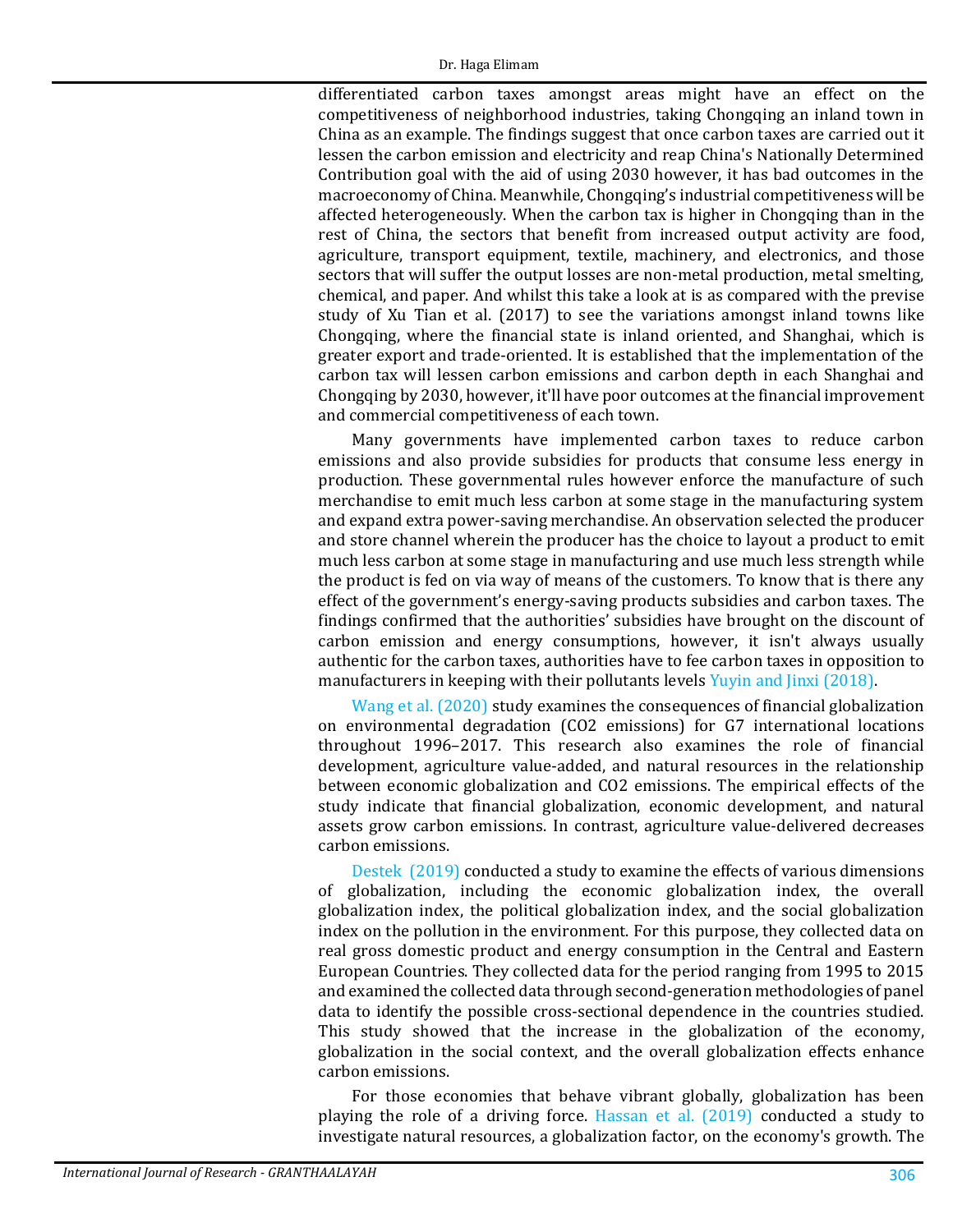result also suggests that natural resources also help to increase the level of economic growth. The results of the causality analysis showed that the bidirectional causal effect exists between the usage of natural resources and globalization. The paper suggests policy implications that the nations have to focus on increasing their exports and security and should adopt technological strength.

#### **4. METHODOLOGY**

[Mark et al. \(2009\)](#page-10-11) explained two types, including exploratory and explanatory. Exploratory emerges from the root word "Explore", which means to discover something. Therefore, the exploratory studies stress to unleash some phenomenon that either had not been revealed or explored yet or has not gained appropriate attention from the research or practice viewpoint [Creswell \(2013\);](#page-9-5) [Kothari \(2004\);](#page-10-12) [Mark et al. \(2009\).](#page-10-11) However, explanatory research has the root word "Explain," which means describing or elaborating something in a more deliberate and detailed manner. It emphasizes the re-examination of the already known phenomenon but is more elaborative and detailed [Creswell \(2013\);](#page-9-5) [Kothari \(2004\);](#page-10-12) [Mark et al. \(2009\).](#page-10-11) In this regard, the study adequately explained the effect of carbon taxes, economic growth, globalization, forest rent, inflation, and urbanization on sustainable development in China; therefore, it has used explanatory research purposes.

Quantitative research emphasizes dealing with numerical expressions, involving statistical techniques for data assessment and hypothesis-testing standpoint [Creswell \(2013\);](#page-9-5) [Kothari \(2004\);](#page-10-12) [Mark et al. \(2009\).](#page-10-11) On the other hand, qualitative research deals with non-numeric data usually avoid strict inferential statistical techniques and are primarily based on hypothesis development [Creswell](#page-9-5)  [\(2013\);](#page-9-5) [Kothari \(2004\);](#page-10-12) [Mark et al. \(2009\).](#page-10-11) In this regard, the current study has used a quantitative research design to emphasize hypothesis-testing and considering numerical data for assessing the phenomenon.

Moreover, the study has used secondary quantitative data gathered from various sources, including the World Bank database of World Development Indicators (WDI) and the International Energy Association (IEA). The study has selected continuous annual data for China from 1992 to 2020 comprised of the past three decades. Following is the consolidated/main statistical equation of the current study.

$$
SD=(REC)_{it} + \alpha + \beta_1 (FR)_{it} + \sum_{j=2}^n \beta_i X_{it}
$$

Where; X is a set of control variables.

However, the following equation is the detailed version of the equation above.

 $(SD)_{it} = \alpha + \beta_1 (FR)_{it} + \beta_2 (GDP)_{it} + \beta_3 (GLOB)_{it} + \beta_4 (INF)_{it} + \beta_5 (Urb)_{it} + \varepsilon_{it}$ 

Where; REC is the carbon taxes, FR is the forest rent, GDP is the Gross Domestic Product, URB is the urbanization, INF is the inflation, GLOB is the globalization.

#### **Statistical Techniques**

The study has used different econometrics techniques for data analysis majorly including Panel Unit Root Test for assessing stationarity of the data, Panel Cointegration Test for assessing the existence of the long-run relationship amid the variables, Hausman test for correlated random-fixed effect analysis, and finally, random-effect Panel OLS technique to examine the phenomenon and statistical model of the study.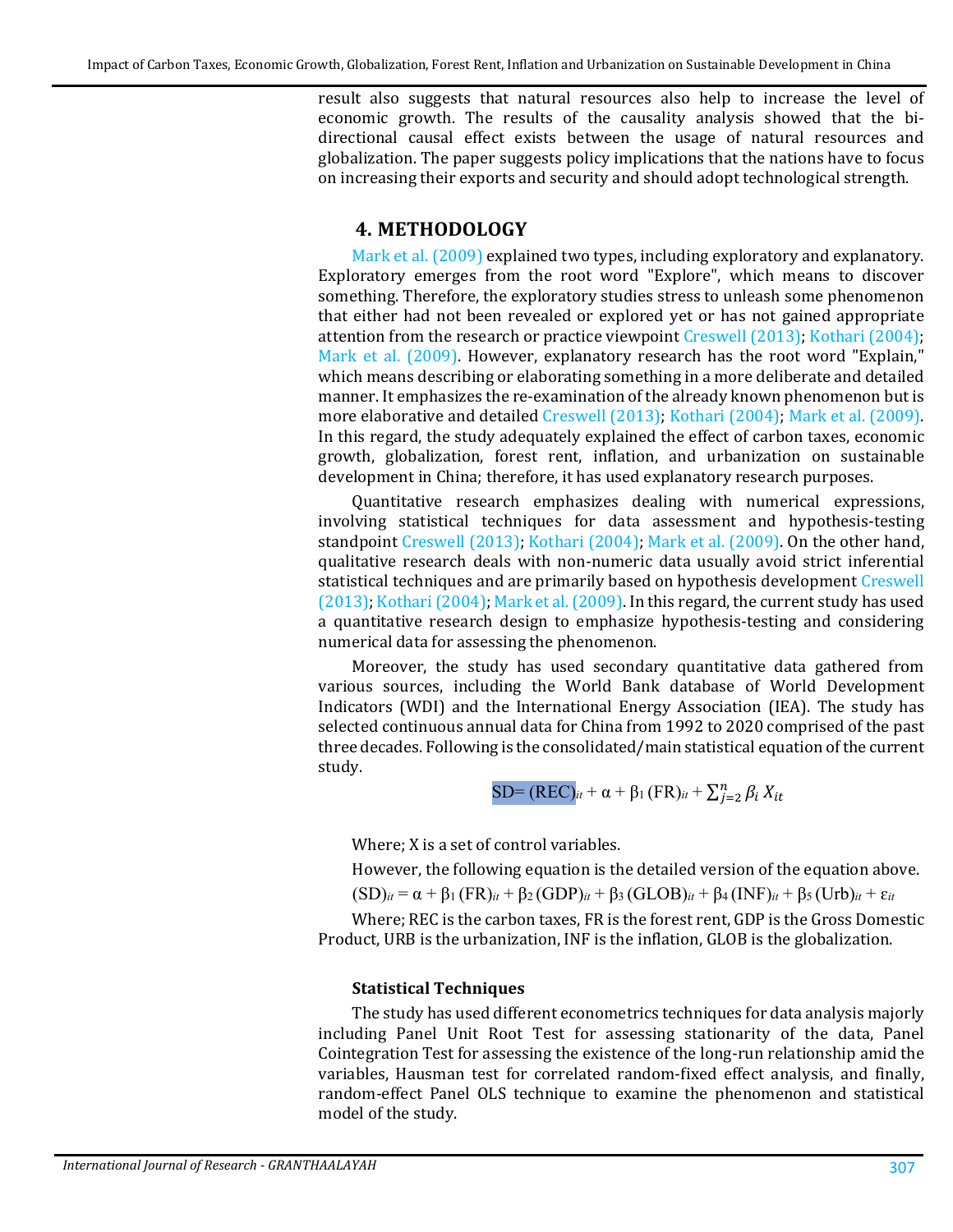# **5. RESULTS**

[Table 1](#page-5-0) provides descriptive statistics of all the variables of the study. The table shows the mean, standard deviation, minimum, maximum values of the observations for each of the variables. All the variables' minimum and maximum values were greater than 1 except that of inflation. The minimum and maximum range of the variables shows how large or small their impact is. The minimum range in the table below is 0.05 which shows the impact of inflation and the maximum range is 108.78 which is that of carbon taxes.

<span id="page-5-0"></span>

| <b>Table 1 Descriptive Statistics</b> |             |           |      |        |      |  |
|---------------------------------------|-------------|-----------|------|--------|------|--|
| <b>Variables</b>                      | <b>Mean</b> | Std. Dev. | Min. | Max.   | Obs. |  |
| Sustainable development               | 45.40       | 2.47      | 1.24 | 84.45  | 208  |  |
| Log of Gross Domestic Product         | 16.33       | 2.84      | 3.47 | 51.02  | 208  |  |
| Inflation                             | 24.64       | 6.99      | 0.05 | 38.44  | 208  |  |
| Carbon taxes                          | 77.79       | 3.05      | 3.15 | 108.78 | 208  |  |
| <b>Forest rent</b>                    | 46.54       | 0.18      | 7.87 | 77.56  | 208  |  |
| Urbanization                          | 22.84       | 8.50      | 4.88 | 49.81  | 208  |  |
| Globalization                         | 78.69       | 2.83      | 5.88 | 95.99  | 208  |  |

[Table 2](#page-5-1) provides the result of panel unit root analysis. All the variables are nonstationary in levels while being stationary in the first differences therefore all the variables are *I* (1). After knowing that all the variables are *I* (1) the study performed a cointegration test to have a look for a continuing connection among the variables, this test is shown in [Table 3.](#page-6-0)

<span id="page-5-1"></span>

| <b>Table 2 Panel Unit Root Test</b> |            |              |      |                              |      |
|-------------------------------------|------------|--------------|------|------------------------------|------|
| <b>Variable</b>                     |            | <b>Trend</b> |      | <b>Trend &amp; Intercept</b> |      |
|                                     |            | I(0)         | I(1) | I(0)                         | I(1) |
| Sustainable development             | <b>LLC</b> | 0.13         | 0.00 | 1.00                         | 0.00 |
|                                     | <b>IPS</b> | 0.90         | 0.00 | 0.87                         | 0.00 |
|                                     | ADF        | 0.99         | 0.00 | 0.39                         | 0.00 |
| Urbanization                        | <b>LLC</b> | 0.29         | 0.08 | 0.58                         | 0.04 |
|                                     | <b>IPS</b> | 0.99         | 0.00 | 0.74                         | 0.07 |
|                                     | <b>ADF</b> | 0.98         | 0.00 | 0.91                         | 0.01 |
| Globalization                       | <b>LLC</b> | 1.00         | 0.00 | 1.00                         | 0.00 |
|                                     | <b>IPS</b> | 0.10         | 0.00 | 0.58                         | 0.00 |
|                                     | ADF        | 0.21         | 0.00 | 0.97                         | 0.00 |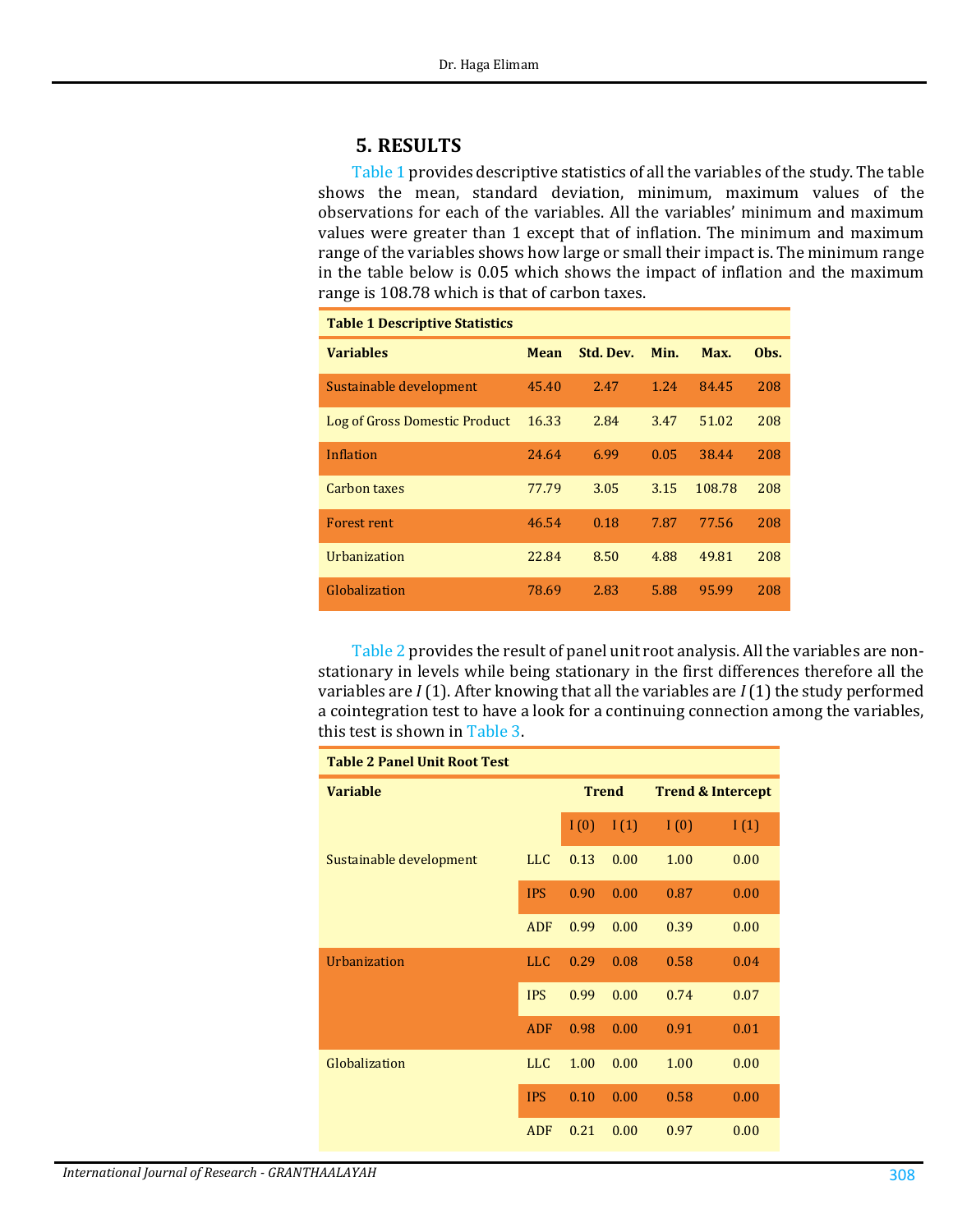| <b>Inflation</b>              | <b>LLC</b> | 1.00 | 0.00 | 1.00 | 0.00 |
|-------------------------------|------------|------|------|------|------|
|                               | <b>IPS</b> | 0.59 | 0.00 | 0.91 | 0.00 |
|                               | <b>ADF</b> | 0.88 | 0.00 | 1.00 | 0.00 |
| Log of Gross Domestic Product | <b>LLC</b> | 0.23 | 0.00 | 1.00 | 0.00 |
|                               | <b>IPS</b> | 0.61 | 0.00 | 0.98 | 0.00 |
|                               | <b>ADF</b> | 0.89 | 0.00 | 1.00 | 0.00 |
| <b>Carbon taxes</b>           | <b>LLC</b> | 0.33 | 0.00 | 1.00 | 0.00 |
|                               | <b>IPS</b> | 0.77 | 0.00 | 0.99 | 0.00 |
|                               | <b>ADF</b> | 0.33 | 0.00 | 0.00 | 0.00 |
| <b>Forest rent</b>            | <b>LLC</b> | 1.00 | 0.00 | 1.00 | 0.00 |
|                               | <b>IPS</b> | 0.72 | 0.00 | 0.99 | 0.00 |
|                               | <b>ADF</b> | 0.82 | 0.00 | 0.61 | 0.00 |

[Table 3](#page-6-0) shows the results that Carbon taxes, GDP, inflation, and sustainable development have been found non-stationary at a level while found stationary at 1st difference. Henceforth, the study has found statistical applicability of panel cointegration analysis for long-run relationship assessment. [Table 3](#page-6-0) provides results of Pedroni panel cointegration analysis for assessing long-run relationships among the variables. The table below showed that four out of a total of seven statistics for panel cointegration analysis had been found significant at a 5% significance level. Therefore, the results have profoundly shown that a long-run relationship exists among cointegrated variables of the model.

<span id="page-6-0"></span>

| <b>Table 3 Pedroni (1999) Panel Cointegration</b> |                   |       |  |  |
|---------------------------------------------------|-------------------|-------|--|--|
|                                                   | <b>Statistics</b> | Prob. |  |  |
| Panel v-Statistic                                 | 2.43              | 1.00  |  |  |
| Panel rho-Statistic                               | 3.09              | 1.00  |  |  |
| Panel PP-Statistic                                | 7.76              | 0.02  |  |  |
| Panel ADF-Statistic                               | 4.60              | 0.00  |  |  |
| Group rho-Statistic                               | 6.32              | 1.00  |  |  |
| <b>Group PP-Statistic</b>                         | 4.21              | 0.00  |  |  |
| <b>Group ADF-Statistic</b>                        | 7.15              | 0.00  |  |  |
| Level of Significance: 5%                         |                   |       |  |  |

[Table 4](#page-7-0) provides results and findings for assessing the applicability of fixed or random effect analysis for pooled OLS technique regarding the Hausman test. It has been clearly shown in the table below that cross-section random test statistics have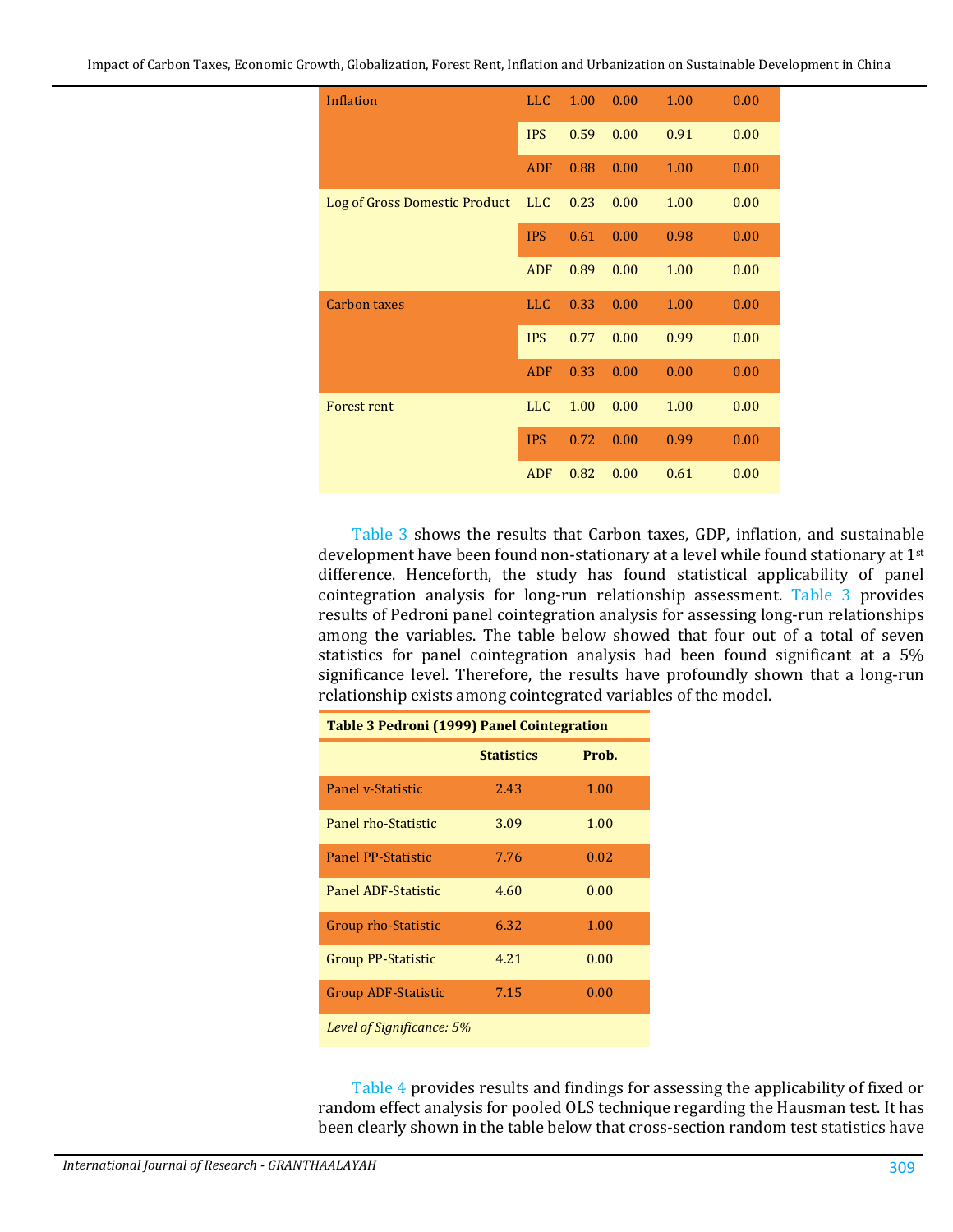#### Dr. Haga Elimam

been found statistically insignificant at a 90% confidence interval; therefore, the study has found statistical applicability of random-effect analysis.

<span id="page-7-0"></span>

| <b>Table 4 Hausman Test for Correlated Random-Effect</b> |                                |   |       |  |  |
|----------------------------------------------------------|--------------------------------|---|-------|--|--|
| <b>Test</b>                                              | <b>Chi-Square Statistic DF</b> |   | Prob. |  |  |
| Cross-section random                                     | 0.00                           | h | 1.00  |  |  |

[Table 5](#page-7-1) provides results of random-effect analysis for estimating the relationship between dependent and independent variables. The dependent variable of this study is sustainable development and the rest such as GDP, inflation, carbon taxes, forest rent, globalization, and urbanization are all independent variables. The overall F-value (1026.644) of all the variables reveal that the indivisualistic variables have a important effect on the relying variable.

<span id="page-7-1"></span>

| <b>Table 5 Pooled OLS using Random-Effect Method</b>               |                    |                   |             |       |  |
|--------------------------------------------------------------------|--------------------|-------------------|-------------|-------|--|
| <b>Variable</b>                                                    | <b>Coefficient</b> | <b>Std. Error</b> | t-Statistic | Prob. |  |
| Constant                                                           | 181.42             | 49.63             | 3.66        | 0.00  |  |
| Log of Gross Domestic Product                                      | $-6.86$            | 1.22              | $-5.64$     | 0.00  |  |
| Inflation                                                          | 0.10               | 0.04              | 2.26        | 0.02  |  |
| <b>Carbon taxes</b>                                                | $-0.03$            | 0.04              | $-0.67$     | 0.50  |  |
| <b>Forest rent</b>                                                 | 8.19               | 3.62              | 2.26        | 0.02  |  |
| <b>Urbanization</b>                                                | $-10.82$           | 0.99              | $-10.96$    | 0.00  |  |
| Globalization                                                      | 8.54               | 0.23              | 25.87       | 0.00  |  |
| Dependent Variable: Sustainable development                        |                    |                   |             |       |  |
| Adjusted R-Square = 0.985; F-Statistics (Prob.) = 1026.644 (0.000) |                    |                   |             |       |  |

*Source: Author's Estimation*

## **6. DISCUSSION**

The objective of the study was to investigate the impact of carbon taxes, economic growth, globalization, forest rent, inflation, and urbanization on sustainable development in China. The results found that forest rent, globalization, carbon taxes, economic growth, urbanization has a positive significant impact on the sustainable development of China, whereas the natural logarithm of GDP has a negative impact on sustainable development. On the other hand, inflation negatively impacted the sustainable development of the country as the consumption shows the transmission of inflation to sustainable development. The result of this study is in line with the findings of a number of studies such as [Gupta et al. \(2019\)](#page-9-0) who found that countries can attain sustainable development by enacting environmental regulations. Also, [Ahmed et al. \(2021\)](#page-9-1) found that economic growth enhances sustainable development by reducing the ecological footprint. Moreover, Xie et al. [\(2018\)](#page-10-9) in his study found that when carbon taxes are imposed it reduces the carbon emission, and strength is attained in China's domestically determined contribution position by 2030.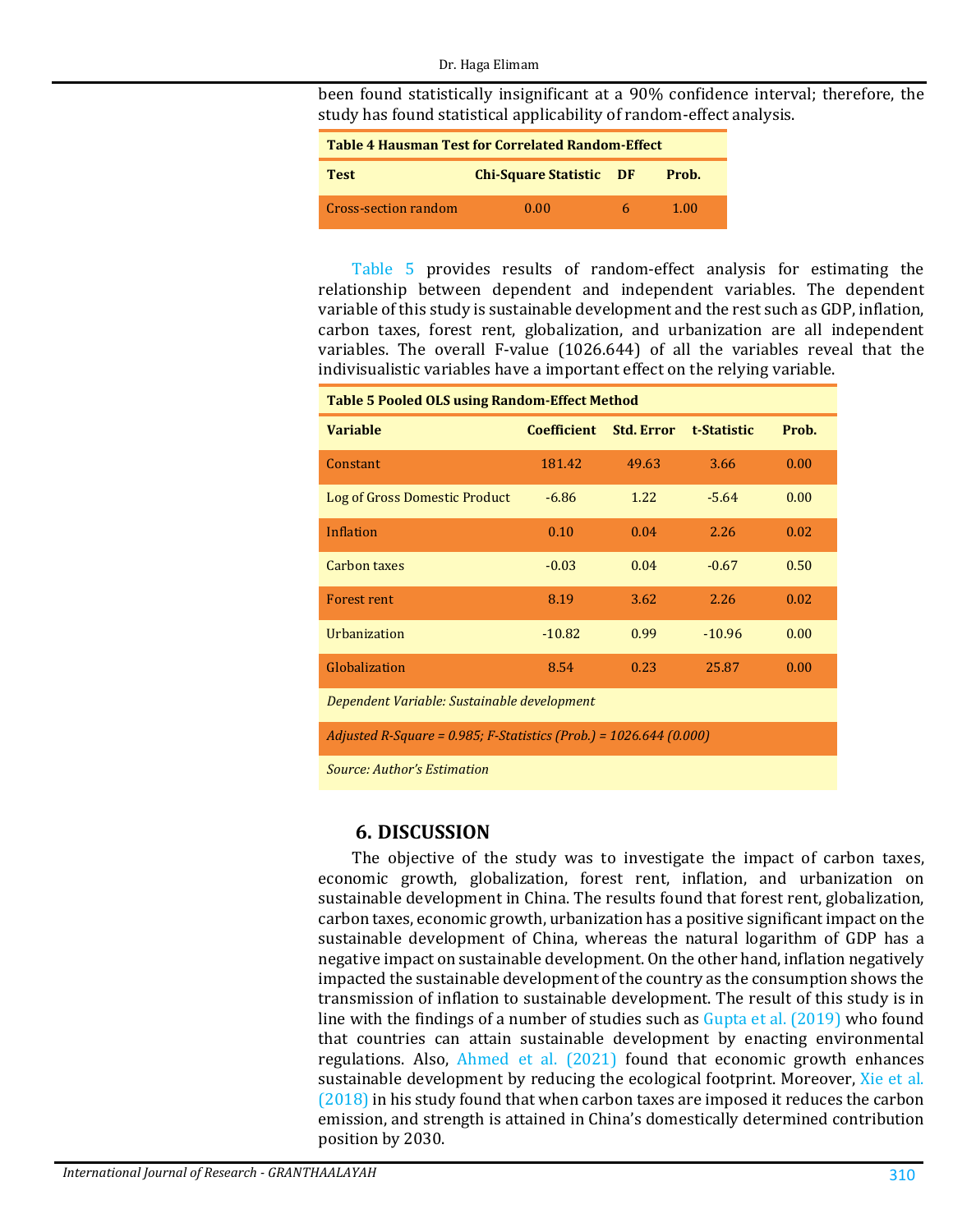Besides, a study by [Yuyin and Jinxi \(2018\)](#page-11-1) stated that government subsidies have triggered the reduction of carbon emission and energy consumptions, and carbon taxes are being imposed against companies according to their pollution levels. The study results indicated a positively significant relationship between urbanization and renewable carbon taxes in China. Few previous studies also emphasized the similar viewpoint that due to urbanization, consumption of nonrenewable energy and fossil fuel energy production also increase[s Beteryeb \(2017\).](#page-9-6) However, for economic sustainability and substantial growth, economies have initiated emphasizing and looking for renewable energy ventures [Apergis and](#page-9-7)  [Payne \(2014a\),](#page-9-7) [Apergis and Payne \(2014b\),](#page-9-8) [Apergis and Payne \(2015\);](#page-9-9) [Beteryeb](#page-9-6)  [\(2017\).](#page-9-6) To sum it up, the study found that among the six variables, carbon taxes have the most significantly strong impact on sustainable development followed by globalization, forest rent, and urbanization whereas gross domestic product and inflation have a negatively significant impact on sustainable development.

## **7. CONCLUSIONS AND IMPLICATIONS**

This research investigated the effect of carbon taxes, economic growth, inflation, globalism, urbanization, and forest rent on sustainable improvement in China. The results stated that carbon taxes have a notable effect on the main source of power supply formation of China's power industry. Moreover, these results indicated that with the slow and gradual increase in the level of carbon taxes, the emissions of carbon dioxide will be reduced to varying degrees. This proves the effectiveness of carbon taxes in the reduction of carbon dioxide emissions. Moreover, the study also found that inflation has a negative impact on sustainable development as high inflation negatively affects sustainable growth by a decrease in the tractions and productions. The consumption reflects the transmission of inflation to sustainable development. Also, the study found a significant impact of forest rent as these units multiplied with the physical quantities extract and determined the rents for each commodity as a share of gross domestic products. An increase in carbon taxes is not only for countries with low GDP rate but is also for economies with higher GDP as continuous use of non-renewable energies might not affect GDP but it is surely affecting the environment, so economies with good growth rate needs to start investing today in carbon taxes projects to prepare for tomorrow. Lastly, the state should start banning the use of non-renewable energy gradually as leaving this on the market increases the use of non-renewable energies and decreases the launch of renewable energy projects. The increase in the difficulty of the worldwide community means that maintainable evolution should not be labeled by looking at just one perspective or scientific discipline. To plan for maintainable evolution taking the perspective of globalism it is very delicate and complex compared to issues that have been dealt with previously and therefore needs global, cross-country policies and set up global initiatives to coordinate these rules.

Cities have a great influence on people's lifestyles, behaviors, and the consumption pattern of resources therefore, sustainable development is important for not only increasing the liveability in cities but also justifying the environmental problems. That's why the concept of sustainable urban development is associated with urban density, amenities, and infrastructure. The findings of the study would highly contribute towards designing policies focused on sustainable urban growth by helping the government and institutions to start a thought process for a broader and successful implementation of sustainable agenda and then step ahead to one step closer to gain more sustainable outcomes. This approach would help in providing quality, reliability, and performance in achieving sustainable outcomes.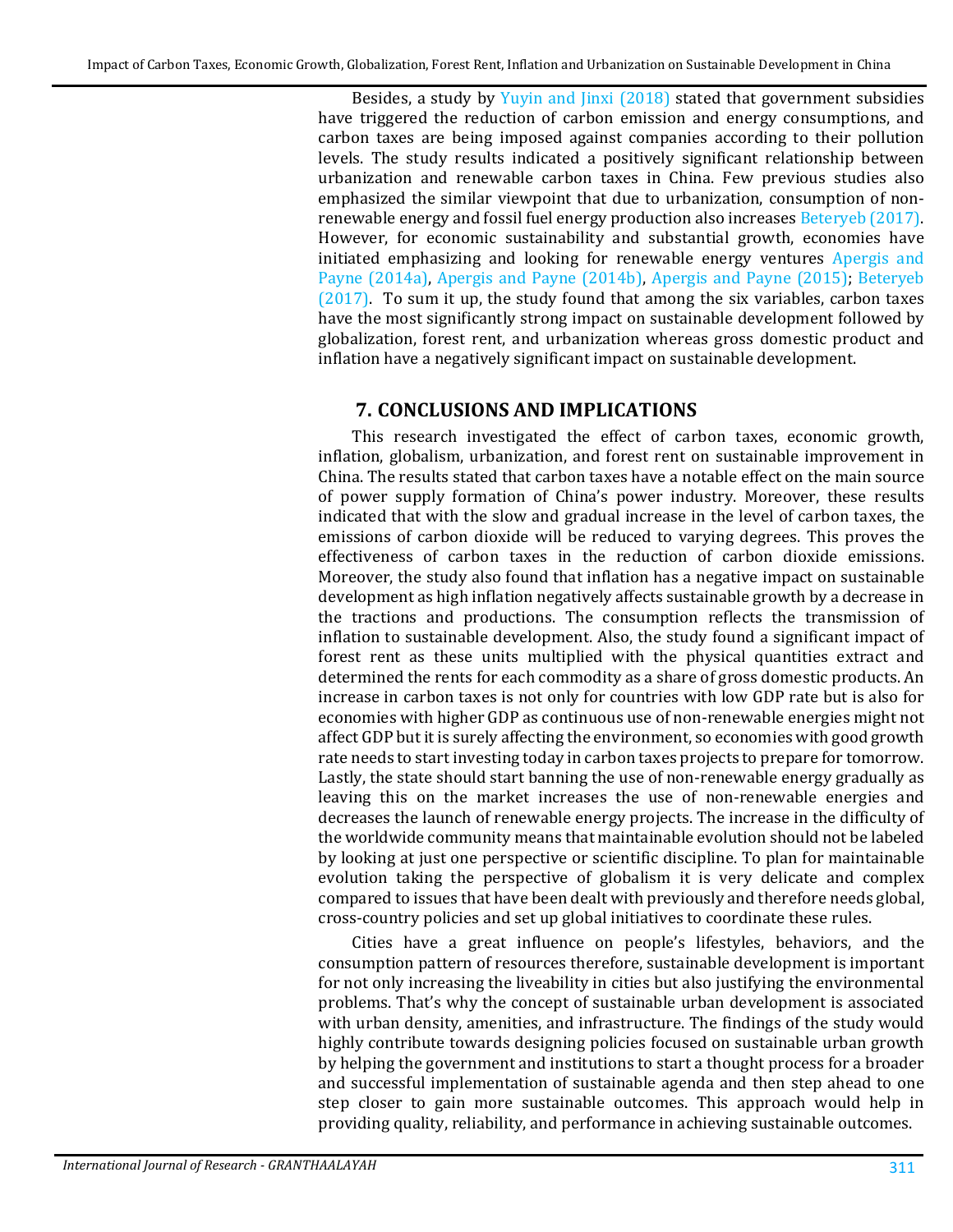#### **8. STUDY LIMITATIONS**

The study was confined to very few variables, so it is advised to add new variables for future research like technological changes, cost renewable energy projects, trade openness, foreign direct investment, and financial development. To test the results for short-run analysis, the Error Correction Method (ECM) could also be used. Future studies can also do a cross-country analysis of developed and developing countries in the same domain.

#### **REFERENCES**

- <span id="page-9-1"></span>Ahmed, Z., Ahmad, M., Rjoub, H., Kalugina, O. A., & Hussain, N. (2021). Economic growth, renewable energy consumption, and ecological footprint: Exploring the role of environmental regulations and democracy in sustainable Development. <https://doi.org/10.1002/sd.2251>
- <span id="page-9-7"></span>Apergis, N., & Payne, J. E. (2014a). The causal dynamics between renewable energy, real GDP, emissions and oil prices: evidence from OECD countries. Applied<br>Economics, 46(36), 4519-4525. Retrieved from 4519-4525. <https://doi.org/10.1080/00036846.2014.964834>
- <span id="page-9-8"></span>Apergis, N., & Payne, J. E. (2014b). Renewable energy, output, CO2 emissions, and fossil fuel prices in Central America: Evidence from a nonlinear panel smooth transition vector error correction model. Energy Economics, 42(1), 226-232. Retrieved from<https://doi.org/10.1016/j.eneco.2014.01.003>
- <span id="page-9-9"></span>Apergis, N., & Payne, J. E. (2015). Renewable energy, output, carbon dioxide emissions, and oil prices: evidence from South America. Energy Sources, Part B: Economics, Planning, and Policy, 10(3), 281-287. Retrieved from <https://doi.org/10.1080/15567249.2013.853713>
- <span id="page-9-6"></span>Beteryeb, C. N. (2017). The effect of population growth and energy intensity on electricity consumption in Ghana. (Master of Science), Kwame Nkrumah University of Science and Technology, Ashanti, Ghana.
- <span id="page-9-5"></span>Creswell, J.W. (2013). Research design: Qualitative, quantitative, and mixed methods approaches. UK: Sage publications.
- <span id="page-9-3"></span>Destek, M.A. (2019). Investigation on the role of economic, social, and political globalization on the environment: Evidence from ceecs. Environmental Science and Pollution Research, 1-14.
- <span id="page-9-0"></span>Gupta, D., Ghersi, F., Vishwanathan, S. S., & Garg, A. (2019). Achieving sustainable development in India along low carbon pathways: Macroeconomic assessment. World Development, 123, 104623. Retrieved from <https://doi.org/10.1016/j.worlddev.2019.104623>
- <span id="page-9-2"></span>Hao, L. N., Umar, M., Khan, Z., & Ali, W. (2021). Green growth and low carbon emission in G7 countries: how critical the network of environmental taxes, renewable energy and human capital is? Science of The Total Environment,<br>752. 141853. Retrieved from 752, 141853. Retrieved from <https://doi.org/10.1016/j.scitotenv.2020.141853>
- <span id="page-9-4"></span>Hassan, S.T., Xia, E., Huang, J., Khan, N.H., & Iqbal, K. (2019). Natural resources,<br>globalization, and economic growth: Evidence from Pakistan. and economic growth: Evidence from Pakistan. Environmental Science and Pollution Research, 1-8. Retrieved from <https://doi.org/10.1007/s11356-019-04890-z>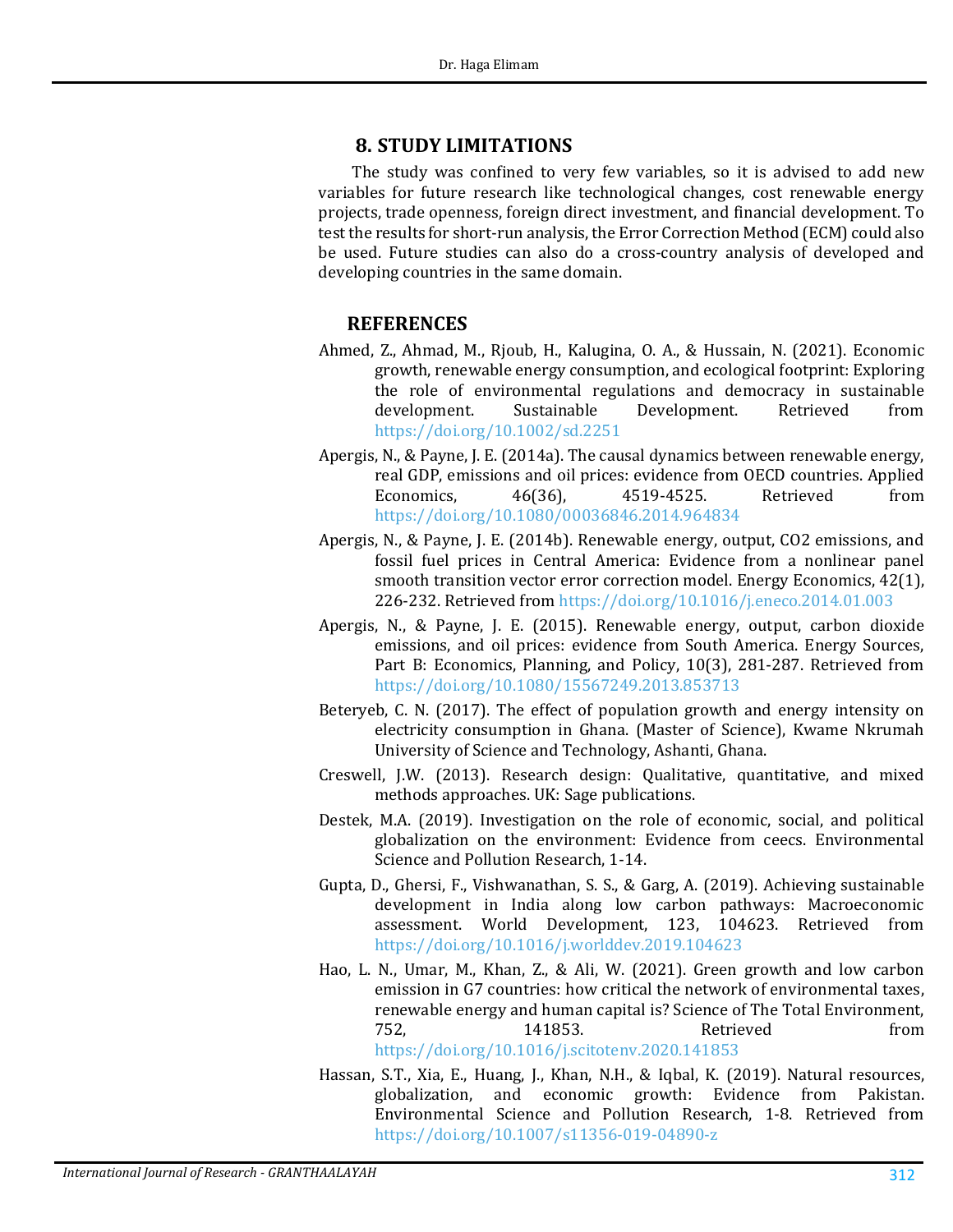- <span id="page-10-6"></span>Jia, L., Fan, B. G., Huo, R. P., Li, B., Yao, Y. X., Han, F., ... & Jin, Y. (2018). Study on quenching hydration reaction kinetics and desulfurization characteristics of magnesium slag. Journal of Cleaner Production, 190, 12-23. Retrieved from <https://doi.org/10.1016/j.jclepro.2018.04.150>
- <span id="page-10-12"></span>Kothari, C.R. (2004). Research methodology: Methods and techniques: New Age International.
- <span id="page-10-1"></span>Lin, B., & Moubarak, M. (2014). Renewable energy consumption-Economic growth nexus for China. Renewable and Sustainable Energy Reviews, 40(1), 111- 117. Retrieved fro[m https://doi.org/10.1016/j.rser.2014.07.128](https://doi.org/10.1016/j.rser.2014.07.128)
- <span id="page-10-2"></span>Magazzino, C. (2016). The relationship between co2 emissions, energy consumption, and economic growth in Italy. International Journal of Sustainable Energy, 35(9), 844-857. Retrieved from Sustainable Energy, 35(9), 844-857. Retrieved from <https://doi.org/10.1080/14786451.2014.953160>
- <span id="page-10-11"></span>Mark, S., Philip, L., & Adrian, T. (2009). Research methods for business students.
- <span id="page-10-7"></span>Niu, Y., Liu, S., Gong, Y., Liang, Y., Zhang, X., Yan, B., & Hui, S. E. (2019). Effects of FGR and changeable combustion parameters and coal/char properties on the formation of ultrafine PMs during pulverized coal char combustion under various 02/N2 and 02/CO2 atmospheres. Combustion Science and<br>Technology. 191(10). 1898-1915. Retrieved from Technology, <https://doi.org/10.1080/00102202.2018.1539714>
- <span id="page-10-3"></span>Ouyang, Y., & Li, P. (2018). On the nexus of financial development, economic growth, and energy consumption in china: New perspective from a gmm panel var approach. Energy Economics, 71(1), 238-252. Retrieved from approach. Energy Economics,  $71(1)$ ,  $238-252$ . <https://doi.org/10.1016/j.eneco.2018.02.015>
- <span id="page-10-8"></span>Saint Akadiri, S., Alola, A. A., Olasehinde-Williams, G., & Etokakpan, M. U. (2020). The role of electricity consumption, globalization, and economic growth in carbon dioxide emissions and its implications for environmental sustainability targets. Science of The Total Environment, 708, 134653. Retrieved fro[m https://doi.org/10.1016/j.scitotenv.2019.134653](https://doi.org/10.1016/j.scitotenv.2019.134653)
- <span id="page-10-0"></span>Shah, I. H., Hiles, C., & Morley, B. (2018). How do oil prices, macroeconomic factors, and policies affect the market for renewable energy? Applied Energy,<br>215(1), 87-97. Retrieved from 215(1), 87-97. Retrieved from <https://doi.org/10.1016/j.apenergy.2018.01.084>
- <span id="page-10-4"></span>Solarin, S.A., Shahbaz, M., & Shahzad, S.J.H. (2016). Revisiting the electricity consumption-economic growth nexus in Angola: The role of exports, imports, and urbanization. International Journal of Energy Economics and Policy, 6(3), 1-26.
- <span id="page-10-10"></span>Wang, L., Vo, X. V., Shahbaz, M., & Ak, A. (2020). Globalization and carbon emissions: Is there any role of agriculture value-added, financial development, and natural resource rent in the aftermath of COP21?. Journal of Environmental<br>Management. 268. 110712. Retrieved from Management, 268, 110712. Retrieved from <https://doi.org/10.1016/j.jenvman.2020.110712>
- <span id="page-10-9"></span>Xie, J., Dai, H., Xie, Y., & Hong, L. (2018). Effect of a carbon tax on the industrial competitiveness of Chongqing, China. Energy for Sustainable Development, 47, 114-123. Retrieved from <https://doi.org/10.1016/j.esd.2018.09.003>
- <span id="page-10-5"></span>Yang, B., Li, Y., Wei, H., & Lu, H. (2016). Is the urbanization rate a feasible supplemental parameter in forecasting electricity consumption in China?<br>Journal of Engineering, 2016(1), 1-7. Retrieved from Engineering, <https://doi.org/10.1155/2016/2465248>